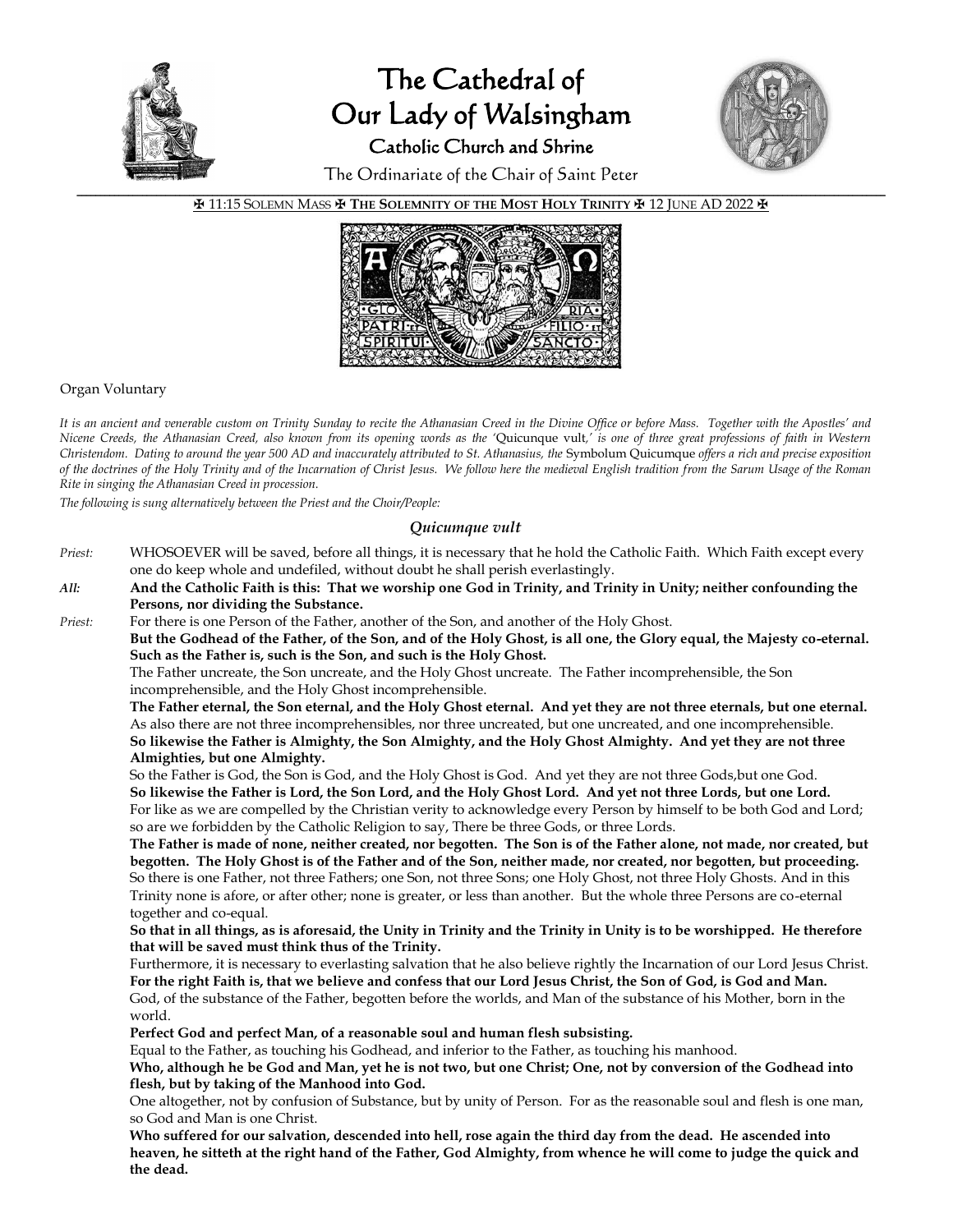At whose coming all men will rise again with their bodies, and shall give account for their own works. And they that have done good shall go into life everlasting; and they that have done evil into everlasting fire. **This is the Catholic Faith which except a man believe faithfully, he cannot be saved.** Glory be to the Father, and to the Son, and to the Holy Ghost, **As it was in the beginning, is now, and ever shall be, world without end. Amen.** *All:* **Glory be to thee, co-equal Trinity, one Godhead, both before all time, now and forever.** *Priest:* O Lord, hear my prayer. *All:* **And let my cry come unto thee.** *Priest:* The Lord be with you. *All:* **And with thy spirit.** *Priest:* Let us pray. O Holy Spirit the Comforter, who with the Father and the Son abidest One God in Trinity; descend this day into our hearts, that while thou makest intercession for us, we may with full confidence call upon our Father; through the merits of Christ Jesus our Savior who livest and reignest, in the unity of the same Spirit, one God, world without end. **Amen.** *Said by all together:* Blessed and glorious Trinity, **Father, Son, and Holy Spirit, thanks be to thee, very and one Trinity, one and perfect Godhead. Thee, God the Father Unbegotten; Thee, the Only-begotten Son;** 

 **Thee, the Holy Spirit, the Paraclete; the Holy and Undivided Trinity, do we confess and praise with heart and mouth; to thee be glory for ever, Alleluia.** 

Introit *Benedicta sit cf. Tobit 12:6; Psalm 8:1 Blessed be the Holy Trinity, and the undivided Unity: we will praise and glorify him, because he hath showed his mercy upon us. (Ps.) O Lord, our Governor: how excellent is thy Name in all the world. (Bow) Glory be to the Father… (Rise) As it was in the beginning… Blessed be the Holy Trinity…*

*V.* In the Name of the **+** Father, and of the Son, and of the Holy Spirit.

#### *R.* **Amen.**

*Collect for Purity, Summary of the Law* Missal, page 1 *Kyrie (Willan) Hymn 710 Gloria (Willan) Hymn 713*

Collect

*V.* The Lord be with you.

*R.* **And with thy spirit.** 

Let us pray.

Almighty and everlasting God, who hast given unto us thy servants grace by the confession of a true faith, to acknowledge the glory of the eternal Trinity, and in the power of the divine majesty to worship the Unity: we beseech thee; that this holy faith may evermore be our defence against all adversities; who livest and reignest, ever one God, world without end. **Amen.**

### The Lesson: *Proverbs 8:22-31*

 Thus speaks the Wisdom of God: "The Lord created me at the beginning of his work, the first of his acts of old. Ages ago I was set up, at the first, before the beginning of the earth. When there were no depths I was brought forth, when there were no springs abounding with water. Before the mountains had been shaped, before the hills, I was brought forth; before he had made the earth with its fields, or the first of the dust of the world. When he established the heavens, I was there, when he drew a circle on the face of the deep, when he made firm the skies above, when he established the fountains of the deep, when he assigned to the sea its limit, so that the waters might not transgress his command, then I was beside him, like a master workman; and I was daily his delight, rejoicing before him always, rejoicing in his inhabited world and delighting in the sons of men."

*V*. The Word of the Lord.

# *R*. **Thanks be to God.**

The Psalm: *Psalm 8 [Domine, Dominus noster] Chant,* Sir Joseph Barnby *(1836-1896)*



When I consider thy heav'ns, even the  $\vert$  works of  $\cdot$  thy  $\vert$  fingers:

 the moon and the | stars which | thou hast · or- | dained. What is man, that | thou art | mindful of him?:

and the  $|$  son of  $|$  man that  $\cdot$  thou  $|$  visitest him?

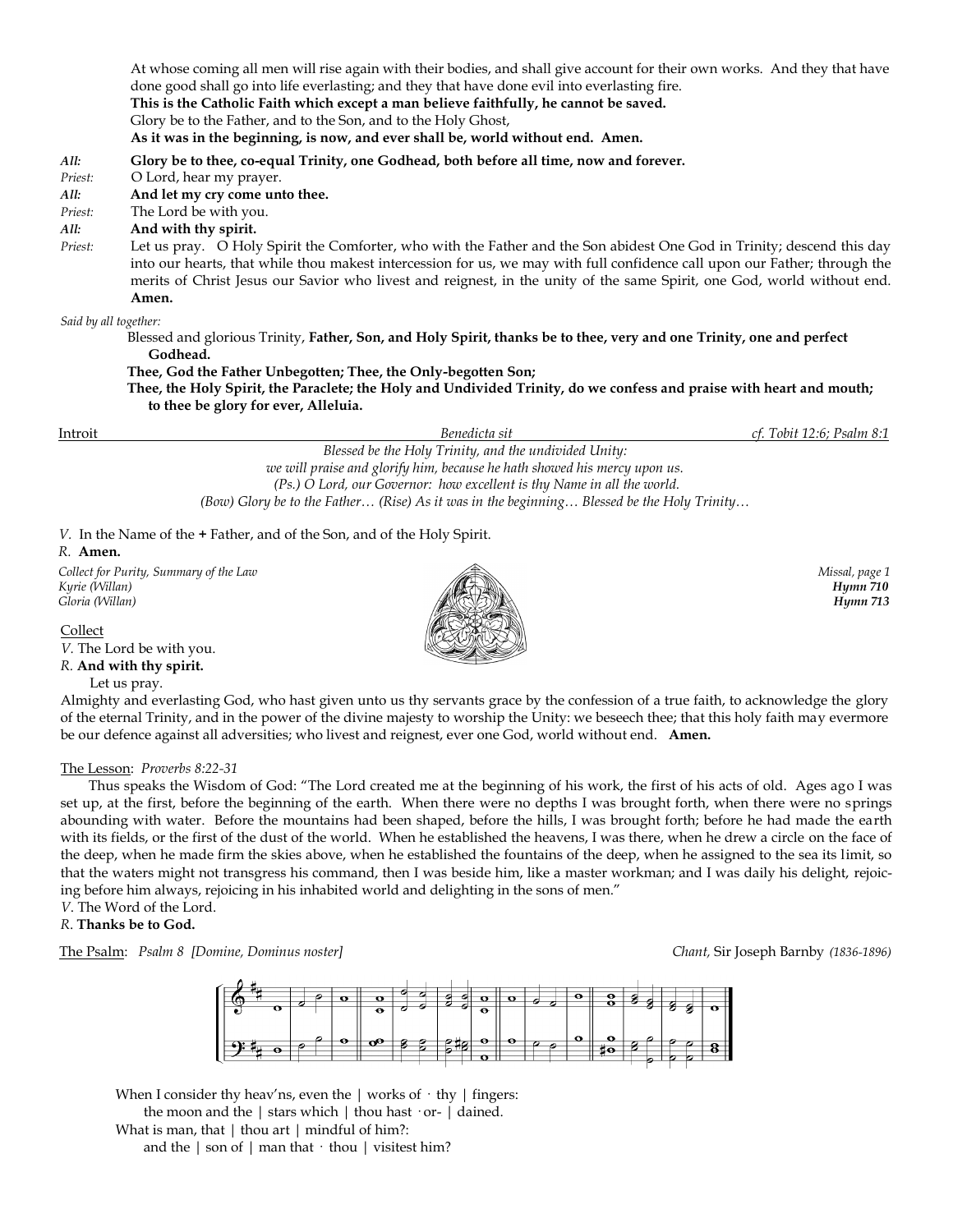

Thou madest him  $\vert$  lower  $\cdot$  than the  $\vert$  angels:

to  $\vert$  crown him  $\cdot$  with  $\vert$  glory  $\cdot$  and  $\vert$  worship. Thou makest him to have dominion of the  $|$  works of  $\cdot$  thy  $|$  hands:

and thou hast put all things in sub-  $|$  jec-tion  $|$  under  $\cdot$  his  $|$  feet;

All | sheep and | oxen:

yea,  $|$  and the  $|$  beasts of  $\cdot$  the  $|$  field;

The fowls of the air, and the  $|$  fishes  $\cdot$  of the  $|$  sea:

and whatsoever  $|$  walketh  $\cdot$  through the  $|$  paths of  $\cdot$  the  $|$  seas.

### The Epistle*: Romans 5:1-5*

Brethren: Since we are justified by faith, we have peace with God through our Lord Jesus Christ. Through him we have obtained access to this grace in which we stand, and we rejoice in our hope of sharing the glory of God. More than that, we rejoice in our sufferings, knowing that suffering produces endurance, and endurance produces character, and character produces hope, and hope does not disappoint us, because God's love has been poured into our hearts through the Holy Spirit who has been given to us. *V.* The Word of the Lord.

# *R.* **Thanks be to God.**

*Congregation stands as ministers rise.* 





*Blessed art thou, O Lord God of our fathers: and worthy to be praised for evermore.* 

*Alleluia.*

The Holy Gospel: *St. John 16:12-15*

*V.* The Lord be with you.

### *R.* **And with thy spirit.**

*V.* A reading from the Holy Gospel according to Saint John.

### *R.* **Glory be to thee, O Lord.**

At that time, Jesus said to his disciples, "I have yet many things to say to you, but you cannot bear them now. When the Spirit of truth comes, he will guide you into all the truth; for he will not speak on his own authority, but whatever he hears he will speak, and he will declare to you the things that are to come. He will glorify me, for he will take what is mine and declare it to you. All that the Father has is mine; therefore I said that he will take what is mine and declare it to you."

### *V.* The Gospel of the Lord. *R.* **Praise be to thee, O Christ.**

*The Homily Congregation stands as ministers genuflect. The Nicene Creed Missal, page 4 The Prayers of the People Missal, pages 29-30 The Penitential Rite Missal, pages 5-6 Announcements and Blessings*

Offertory Antiphon *Benedictus sit Tobit 12:6 Blessed be God the Father, and the Only Begotten Son of God; and blessed be the Holy Spirit: for the mercy he hath done unto us.*